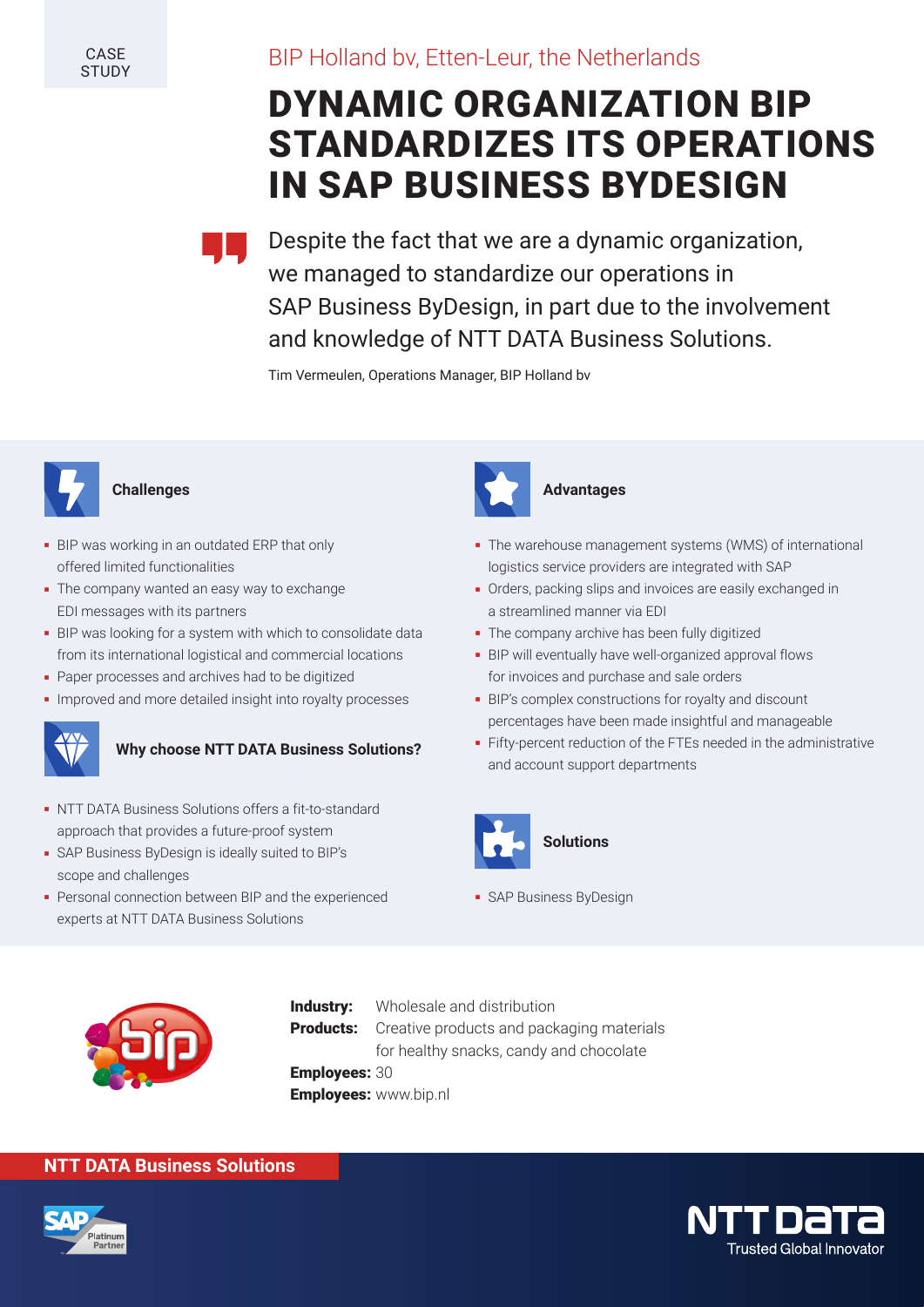

BIP develops, produces and distributes creative products and packaging materials for healthy snacks, candy and chocolate. For its products, the company uses some of the most recognizable licensed characters in the world, including Disney's and Nickelodeon's. Retailers including Albert Heijn and Jumbo and distributors such as Lekkerland purchase BIP's products. The Dutch branch of the organization has a staff of thirty employees. BIP also has offices in the United Kingdom, Germany, France and Spain. Production takes place at various locations across Europe and China.

### **Better data exchange and royalty calculations**

For the past fifteen years, BIP has been using a local ERP system. Over time, this system had become outdated. "It did not offer enough functionalities to satisfy our wishes," says Tim Vermeulen, Operations Manager at BIP. "For example, we wanted to automate as much of our communication as possible with electronic data interchange (EDI). Furthermore, we wanted to consolidate the data from all branches including our international locations - in a single system. Our new ERP system therefore also had to offer professional multilingualism."

Another one of Vermeulen's key requirements for the new system had to do with the automation of the complex royalty schemes that come with purchasing licenses from some of the world's biggest brands. "When you sell a box of popsicles that only contain Paw Patrol branding, it is fairly easy to calculate the royalties after the sale. However, things quickly get complicated when you're selling products that bear images from multiple rights holders. In that case, you're dealing with different rates of call that were agreed upon with the various license holders. Manually calculating those royalties was far too time-consuming."

A future-proof and standardized system<br>In 2018, BIP began the search for a new a<br>proof ERP system and an integration part In 2018, BIP began the search for a new and futureproof ERP system and an integration partner. At the recommendation of a friendly organization who had had excellent experiences with SAP Business ByDesign, BIP included the system in its research and selection process. During that process, BIP came into contact with NTT DATA Business Solutions. The two organizations immediately hit it off, Vermeulen says. "The team was well prepared, the right people were involved and we saw eye to eye during our meetings. We were both focused on working in a standardized manner and NTT DATA Business Solutions was quickly able to gain a thorough understanding of our processes."

### **Saving time and eliminating errors with integrations and workflows**

After some careful preparation, BIP finally adopted SAP Business ByDesign in December of 2019. Initially, there were only six key users. Nowadays, seventy percent of the organization's employees use SAP. Vermeulen explains the changes this has resulted in: "For starters, we set up all purchasing and sales processes for our Dutch, Spanish and French head offices in SAP. To facilitate our logistical processes, we have integrated SAP with the warehouse management systems (WMS) of our local logistics service providers. That saves a lot of time and has resulted in a marked improvement in terms of the accuracy of our inventory management and order processing.

We have also further digitized the communication with our clients. We had always been reluctant to do so, because we lacked the necessary knowledge and expertise ourselves. NTT DATA Business Solutions helped us improve our understanding of integrations - and successfully so. For example, we now exchange all orders and invoices for our major retail clients via EDI."

Another significant change is BIP's fully digitized archive. Vermeulen: "Our archive used to be made up of paper records. That often made it difficult to find what we were looking for. These days, everything is digitally archived automatically and all our actions are easily traceable." BIP now also has proper approval flows in place, e.g.

### **NTT DATA Business Solutions**